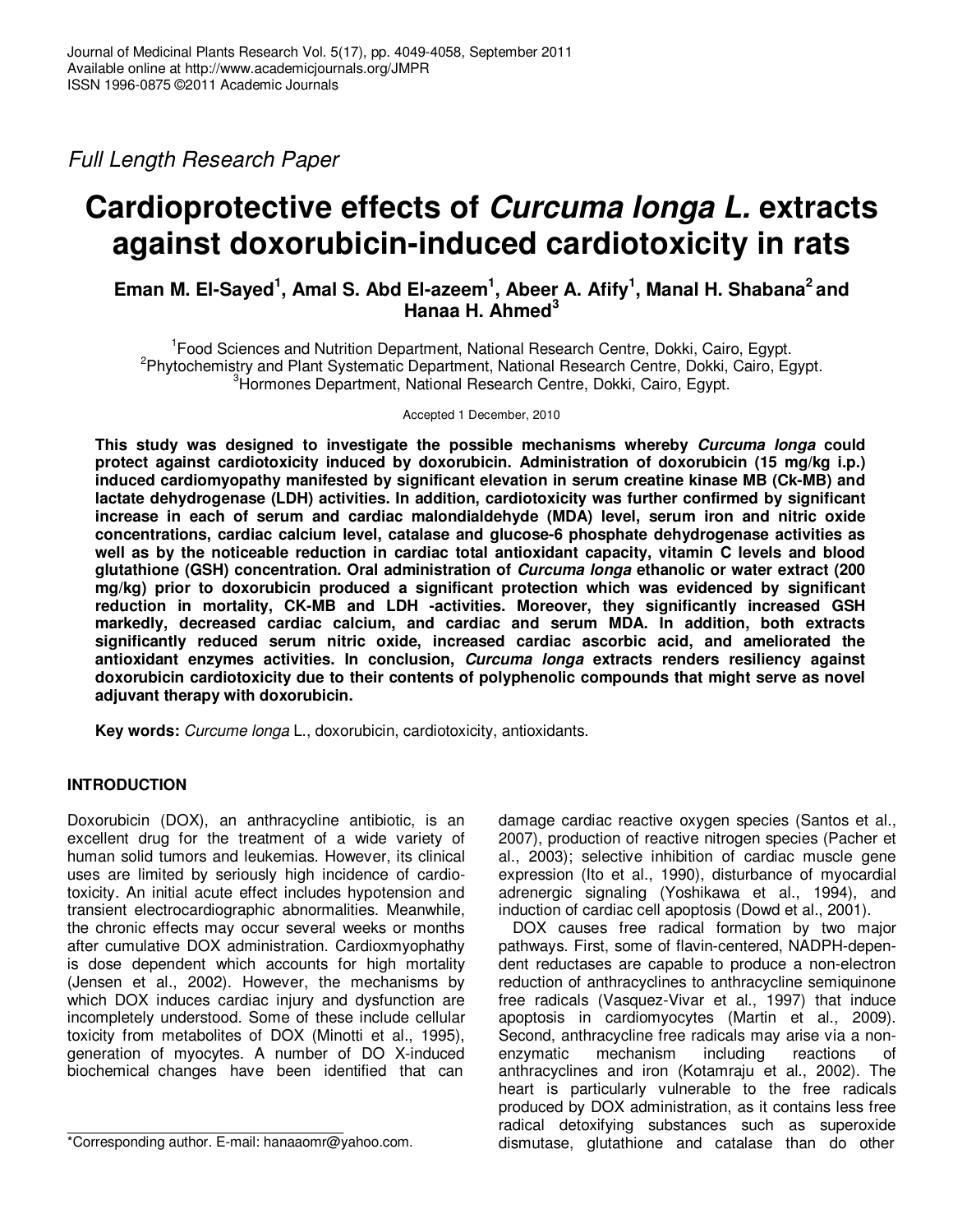metabolic organs such as liver or kidney and its highly oxidative metabolism (Olson and Mushlin, 1990). Additionally, DOX has a very high affinity by cardiolipin, a phospholipid that is present in mitochondrial membranes of heart, resulting in the accumulation of DOX inside cardiac cell (Goormaghtigh and Ruysschaert, 1984).

The rhizomes of turmeric (Curcuma longa L., Zingiberaceae) play an important role as remedy. Medicinal uses of the rhizomes arise from their contents of volatile oil and curcuminoids (Pothitirat and Gritsanapan, 2006). Curcuminoids are curcumin and two related demethoxy compounds, demethoxycurcumin and bisdemethoxy curcumin. Turmeric has been reported to possess anti-inflammatory, hepatoprotective antiviral activities, and anticancer activity (Radha et al., 2006; Fryer et al., 2009) via its effects on gene expression (Aggarwal et al., 2003). Curcuminoids exhibit free radical scavenging property (Ramsewaket al., 2000). Also, the principle metabolites of curcumin are also bioactive especially tetrahydrocurcumin which inhibits lipid peroxidation in erythrocytes membranes. Turmeric oil is composed of several monoterpene and sesquiterpene compounds such as zingiberene and α-and β-turmerone. It is used as carminative, antifungal and as antiplatelet agent (Lee, 2006).

The cardioprotective effect of the commonly used antioxidant vitamins such as ascorbic acid and vitamin E remains controversial (Qiles et al., 2002). Previous studies have demonstrated that antioxidant compounds have some cytoprotective effect in DOX cardiotoxicity, (Bagchi et al., 2003). It has been reported that C. longa L extract is useful in the protection against myocardial injury and preservation of cardiac function (Wattanapitayakul et al., 2005; Kim et al., 2008; Srivastava and Mehta, 2009).

The purpose of the present study was to elucidate whether aqueous and alcoholic extracts of C. longa L could contribute to controlling important parameters that have roles in inducing and aggrevating DOX cardiomyopathy. We also used DL-α lipoic acid which has been proven to be an antioxidant and cardioprotective neutraceutical compound (Kumar et al., 2005) for comparison in this experimental model.

### **MATERIALS AND METHODS**

#### **Preparation of plant extracts**

Rhizomes of C. longa L. were purchased from local herbal shop at Cairo on November 2009 and were identified by Prof. I. El Garf, Faculty of Science, Cairo University .A voucher specimen has been deposited in the herbarium of the National Research Centre, Cairo, Egypt. One hundred gram of the dried powdered plant were extracted with 80% ethanol and then evaporated under reduced pressure. The extracted fraction was completely evaporated in a vacuum oven at a temperature not exceeding 40°C until a constant weight was obtained (6.25 g) from ethanolic extract (C. longa L CI-EtOH). The water extract was obtained by 2 h water reflux, for other 100 g of dried powdered plant followed by evaporation under

reduced pressure. Then, the extract was concentrated and lypholized in a freez dryer. The obtained weight from water extract  $(C.$  longa L Cl-H<sub>2</sub>O) was 5.0 g.

#### **Chemicals**

Adriamycin, doxorubicin hydrochloride (DOX) was supplied from Pharmacia of Upjohn S.P.A. Research. Thiotacid- DL-α lipoic acid- was purchased from Cid Company. It was used as reference, cardioprotective and antioxidant drug.

#### **Animals**

Ninty-six male Sprague-Dawely rats weighing (200 to 250 g) were purchased from Animal House of the National Research Centre. They were kept individually in stainless steel wire bottomed cages at room temperature (25  $\pm$  2°C) under 12 h dark-light cycle. Animals were fed standard pellets diet. The rats had free access to food and tap water. Animal experiments were conducted according to the guidelines of Animal Care and Ethics Committee of the National Research Centre, Egypt.

#### **Experimental design**

Animals were randomly assigned to eight groups follows: normal group  $(SA, n = 6)$  was given saline. The second group  $(CL. E<sub>t</sub>OH, n)$  $= 6$ ) was orally administered the alcoholic extract (200 mg/kg/day 0.1 ml). The third group (CL-H<sub>2</sub>O,  $n = 6$ ) was given aqueous extract of C. longa L (200 mg/kg/day 0.1 ml). The fourth group (LA,  $n = 6$ ), was administered lipoic acid (20 mg.kg<sup>-1</sup>/day 0.1 ml), oral gavage (Kumar et al., 2005). The fifth group (DOX,  $n = 18$ ) was administered adriamycin as a single intraperitoneal injection 15 mg  $kg<sup>-1</sup>$ , 0.1 ml in saline on the seventh day from the beginning of the experiment (Ahmed et al., 2005). Administration of a single dose of doxorubicin to rats has been validated extensively in the study of DOX-induced cardiac dysfunction in vivo (VenKatesan, 1998; Dowd et al., 2001). The sixth group (Dox + CL-EtOH,  $n = 18$ ) that was treated with doxorubicin and alcoholic  $C$ . longa  $L$  extract. The seventh group (DOX + CL-H<sub>2</sub>O,  $n = 18$ ) which was given doxorubicin and aqueous C. longa L extract. Finally, the eighth group (DOX  $+$  LA,  $n = 18$ ) was given doxorubicin and lipoic acid. C. longa L extracts and lipoic acid were administered seven days before and two days after doxorubicin (Venkatesan, 1998). A high number of animals was used in the DOX treated groups  $(n = 18)$ because of the elevated mortality ( $\text{\texttt{m}}$  50%) in DOX groups that was observed in the pilot study. This mortality rate is consistent with other reports (Ferreria et al., 2007 and Kelishomi et al., 2008). The experiment lasted after nine days after which rats weighed, blood samples were collected under light ether anaesthesia from retroorbital vein after rats being fasted for 12 h. One part of blood was collected on heparin for determination of hemoglobin which was considered as antioxidant through transitional iron compartmentalization mechanism (Heffner and Repine, 1989) according to the method described by Reuge (1968) and for the estimation of non protein sulfhydryls, mainly GSH which was measured spectrophotometrically after reacting with dithionitrobenzoic acid to give reduced chromogen, by the procedure of Moron et al. (1979). The other part of blood was left to clot and serum was separated by centrifugation at 3000 r.p.m. for 10 min at 4°C where the clear serum was obtained. Markers for myocardium injury, serum creatine kinase MB and lactate dehydrogenase activities were measured by immunoinhibition assay (Szasz et al., 1974) using Randox Laboratories kit and by kinetic procedure according to Young (1995) using kit provided from Biosystems S.A., respectively. Measurement of endogenous serum nitrite concentration as an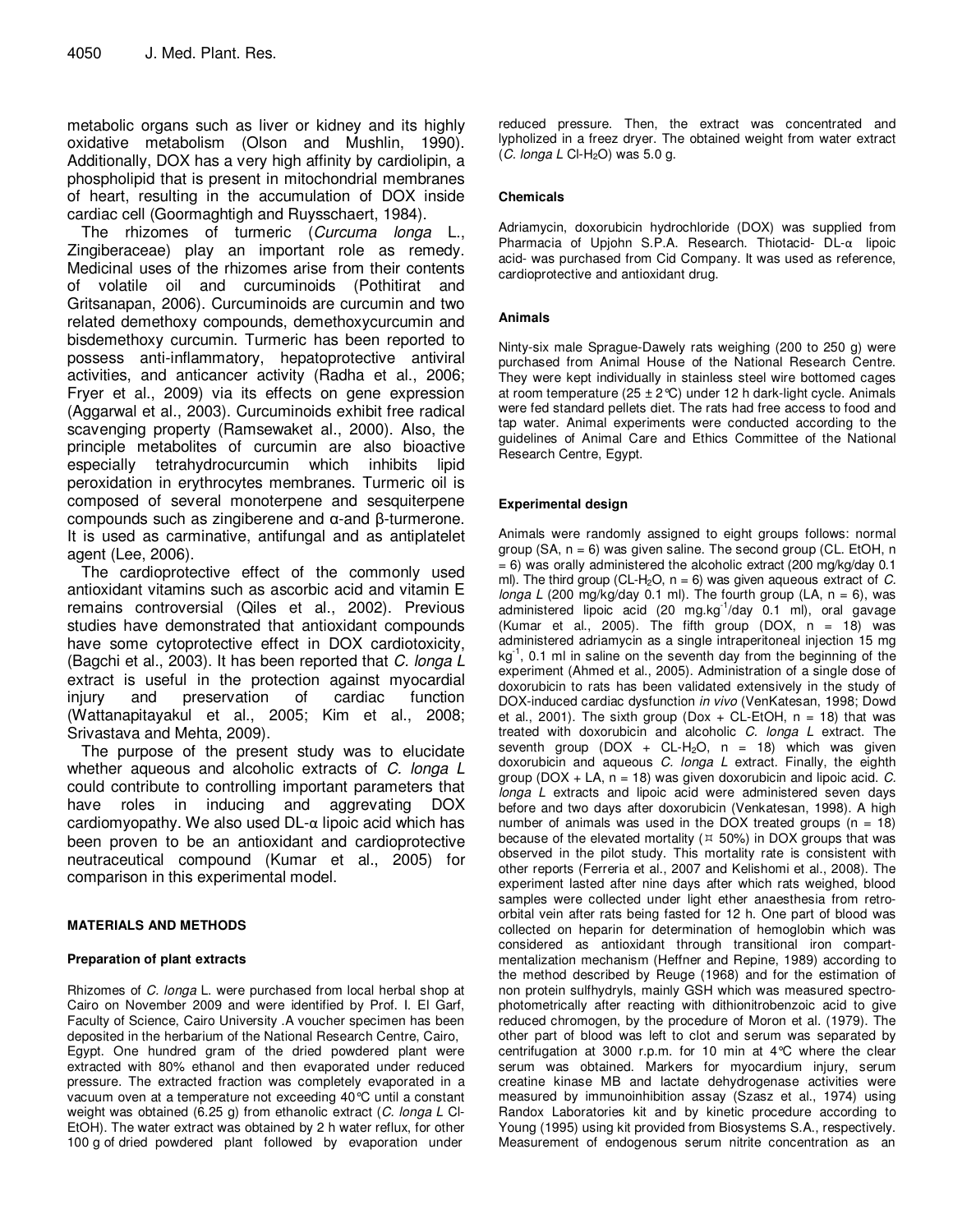| <b>Parameters</b><br>Groups n=6         | Heart weight (g)               | Heart weight/body weight<br>percentage | <b>Mortality percentage</b> |  |
|-----------------------------------------|--------------------------------|----------------------------------------|-----------------------------|--|
| Normal                                  | $0.70 \pm 0.026^{ab}$          | $0.382 \pm 0.018^b$                    | 0                           |  |
| C. longa L EtOH (CI-EtOH)               | $0.73 \pm 0.021^a$             | $0.344 \pm 0.002^{bc}$                 | 0                           |  |
| C. longa $L H_2O$ (Cl-H <sub>2</sub> O) | $0.63 \pm 0.021$ <sup>bc</sup> | $0.329 \pm 0.017$ <sup>bc</sup>        | 0                           |  |
| Lipoic acid (LA)                        | $0.63 \pm 0.042$ <sup>bc</sup> | $0.315 \pm 0.015$ <sup>c</sup>         | 0                           |  |
| Doxorubicin (DOX)                       | $0.60 \pm 0.036$ °             | $0.257 \pm 0.002^d$                    | 50                          |  |
| $DOX + (CI-EtOH)$                       | $0.70 \pm 0.01^{ab}$           | $0.36 \pm 0.005^{ab}$                  | 0                           |  |
| $DOX + (CI-H2O)$                        | $0.70 \pm 0.037^{ab}$          | $0.338 \pm 0.012^{bc}$                 | 0                           |  |
| $DOX + LA$                              | $0.60 \pm 0.037$ <sup>c</sup>  | $0.272 \pm 0.009$ <sup>d</sup>         | 33.3                        |  |

**Table 1.** Effect of C. longa L extracts and lipoic acid on DOX induced changes in heart weight, heart weight to body weight percentage and mortality rate percentage.

Data are expressed as mean ± S.E. Mean values at the same column sharing the same superscript letters are not significantly different ( $P \le 0.05$ ).

indicator of nitric oxide level was applied. It depended on the addition of Griess reagents which converted nitrite into deep purple azo compound which was measured colorimetrically Montgomery and Dymock (1961). Also serum activity of glucose-6 phosphate dehydrogenase, a potent antioxidant enzyme was evaluated by monitoring the rate of NADPH formation at 340 nm using comercially available Biodiagnostic Kit (Langdon, 1960). Finally, iron concentration in serum was evaluated colorimetrically following a procedure described by Williams et al. (1977).

Hearts were dissected washed with saline weighed and immediately homogenized in 0.01 mol/L Tris-HCl ice-cold buffer (pH 7.4) to give 10% homogenate (W/V). The homogenate was centrifuged undercooling at 3200 rpm for 20 min. The supernatant (10%) was used for the determination of malondialdhyde as a marker for cardiac lipid peroxidation value by measuring the presence of thiobarbituric acid reactive substance (TBAR) using chemical method described by Ruiz-Larrea et al. (1994), results were expressed as nmol/g tissue. The supernatant was further diluted with tris-HCl buffer to reach 5% dilution to determine cardiac total antioxidant capacity which was assayed using commercial Biodiagnostic kit according to Koracevic et al. (2001), Catalase activity in the heart was measured spectrophotometrically after  $H<sub>2</sub>O<sub>2</sub>$  reduction using a method described by Aebi (1984), cardiac ascorbic acid level was estimated chemically using folin phenol reagent (Jagota and Dani, 1982), calcium concentration was determined colorimetrically according to Gindler King (1972) and cardiac protein content was evaluated chemically via procedure of Lowry et al. (1951).

#### **Statistical analysis**

The Statistical Package for the Social Sciences (SPSS, version 7.5) was used in data analysis. Data were expressed as mean ± S.E. One way analysis of variance (ANOVA) was used to compare between groups. When significant, it was followed by Duncan's multiple range test to clarify the significance between the individual groups. P values less than 0.05 were considered significant.

## **RESULTS**

Doxorubicin treatment induced 50% mortality, this percentage was significantly abolished in rats treated with turmeric extracts, meanwhile it was markedly diminished to 33.3% in those administered lipoic acid. Both the heart

weight and the ratio of heart weight/body weight percentage were significantly lower in the DOX than in control group. Co-administration of extracts with DOX produced significant increase in both heart weight and its ratio. On the other hand, LA administration with DOX showed non significant change on the heart weight but its ratio was noticeably higher than in the DOX group. We can notice that CL-EtOH effect was the superior, then Cl-H<sub>2</sub>O while that of lipoic was the least (Table 1).

Changes in serum creatine kinase MB and lactate dehydrogenase activities in various experimental groups are represented in (Figure 1 and 2). DOX significantly elevated both activities to be about 2 fold as compared to control group. This revealed an extreme cardiac damage. Treatment with C. longa L extracts and lipoic acid markedly restored enzymes activities to normal levels.

The data in (Table 2) represent the effect of C. longa L extracts and lipoic acid on DOX-induced biochemical changes that triggered cardiomyopathy. The results demonstrated that DOX treatment extremely increased serum and cardiac malondialdhyde level as a marker for oxidative damage to lipid and consequently for lipid peroxidation to be 2.74  $\pm$  0.323 and 1.57  $\pm$  0.047 respectively, versus  $1.26 \pm 0.284$  and  $1.21 \pm 0.097$  for the control group. C. longa L ethanolic extract, water extract and lipoic acid treatments significantly reduced cardiac lipid peroxides  $(1.31 \pm 0.097, 1.26 \pm 0.058$  and 1.36  $\pm$ 0.037 respectively) as compared to DOX values. Moreover they reduced serum peroxides  $(1.49 \pm 0.017,$ 2.06  $\pm$  0.346 and 1.29  $\pm$  0.117) as compared to DOX group. Both serum iron and cardiac calcium were significantly increased by DOX (98.5  $\pm$ 10.3 and 105  $\pm$ 7.46, respectively) as compared to those of control (57.5  $\pm$  5.92 and 48.1  $\pm$  2.74, respectively). These findings strongly suggest that DOX increased redox active iron and oxidative stress in vivo. C. longa L water extract and lipoic acid co-administration with DOX showed nearly similar significant reduction for serum iron level (51.9  $\pm 3.43$  and 58.8  $\pm$  0.69) and for cardiac calcium concentration (52.2  $\pm$  2.05 and 52.9  $\pm$  5.16), respectively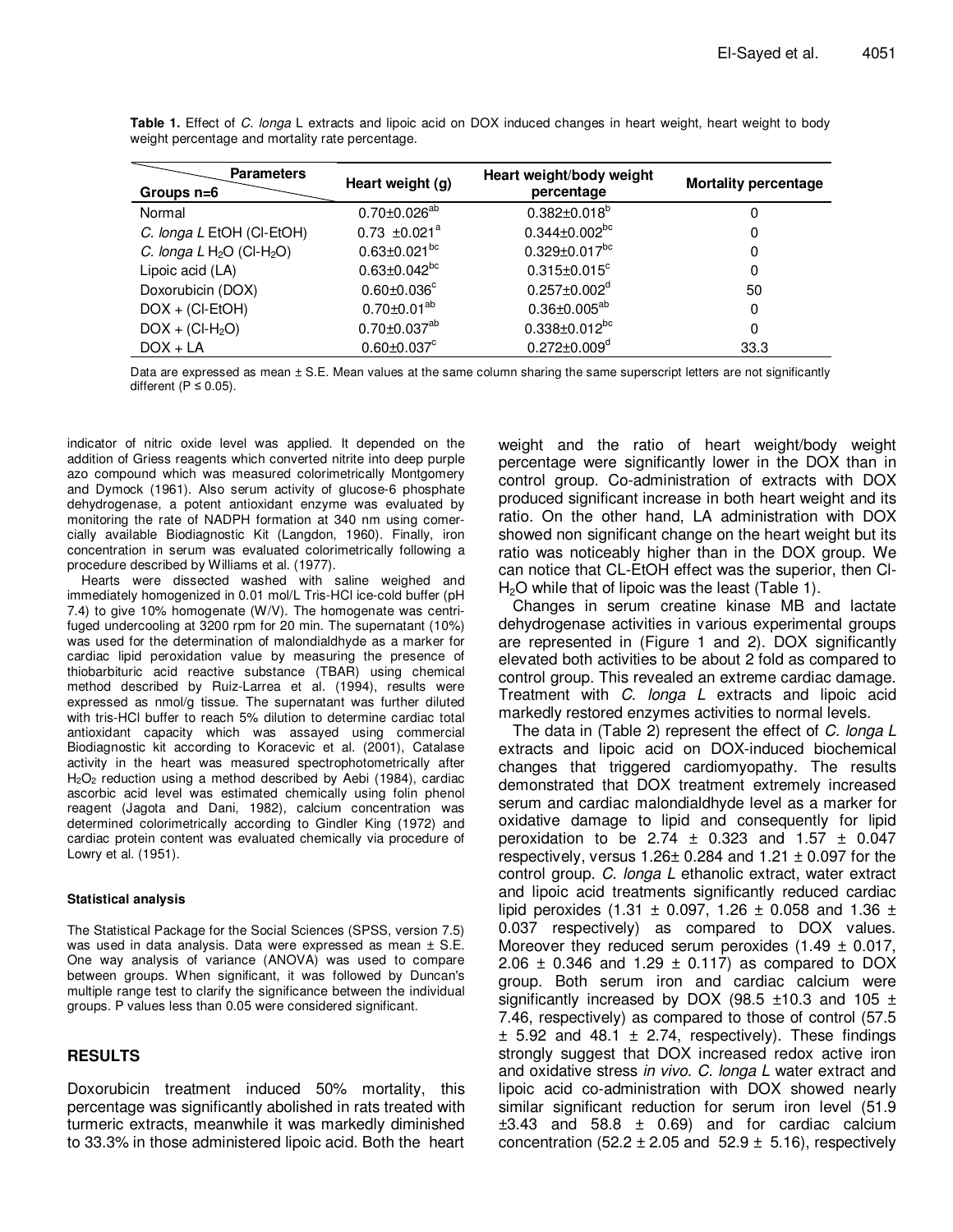

**Figure 1.** Effect of C. longa L extracts and lipoic acid on DOX induced change in serum CK-MB activity.



**Figure 2.** Effect of Curcuma longa extracts and lipoic acid on DOX induced change in serum LDH activity.

versus those of DOX. While ethanolic extract showed the least effects although significant, it decreased iron level  $(79.4 \pm 2.78)$  and calcium level  $(94.8 \pm 3.38)$  as compared to DOX. Nitric oxide level was noticeably elevated by DOX (29.8  $\pm$  2.69) vs. (25.5  $\pm$  1.39) for control. All the three treatments reduced the increase of nitric oxide by DOX, but the reduction was significant for C. longa L EtOH (25.1  $\pm$  0.42) and lipoic (24.7  $\pm$  0.38) and not significant for C. longa L H<sub>2</sub>O (26.9  $\pm$  0.10). The status of enzymatic, non enzymatic and total antioxidants is shown in (Table 3). There was a marked drop in the concentrations of non enzymatic molecules blood GSH and cardiac ascorbate  $(0.539 \pm 0.013$  and  $0.62 \pm 0.043$ , respectively), meanwhile, hemoglobin level was slightly increased by DOX (13.2  $\pm$  0.033) as compared to those of the control (0.599  $\pm$  0.027, 1.33  $\pm$  0.032 and 12.8  $\pm$  0.896, respectively). On the other hand, there was a noticeable adaptive increase in the activities of cardiac catalase, a peroxide scavenging enzyme,  $(21 \pm 0.394)$ and serum glucose 6 phosphate dehydrogenase, a NADPH producer, cardiac total antioxidant capacity was slightly decreased by DOX (30.7  $\pm$  1.52) vs. (32.8  $\pm$ 0.538) for control. Co-treatment of C. longa L extracts and lipoic acid with DOX remarkably increased ascorbic acid levels  $(0.95 \pm 0.041, 1.35 \pm 0.053$  and  $1.35 \pm 0.076,$ respectively) vs. DOX values. Lipoic acid co-administration with DOX significantly increased glutathione level  $(0.765 \pm 0.042)$ , but both extracts failed to change it. Cardiac catalase activity was markedly normalized by C. longa L extracts and lipoic administration with DOX  $(18.4 \pm 0.829, 16.6 \pm 0.401 \text{ and } 19.6 \pm 0.060 \text{ respectively})$ as compared to DOX group. Although, serum G6PD was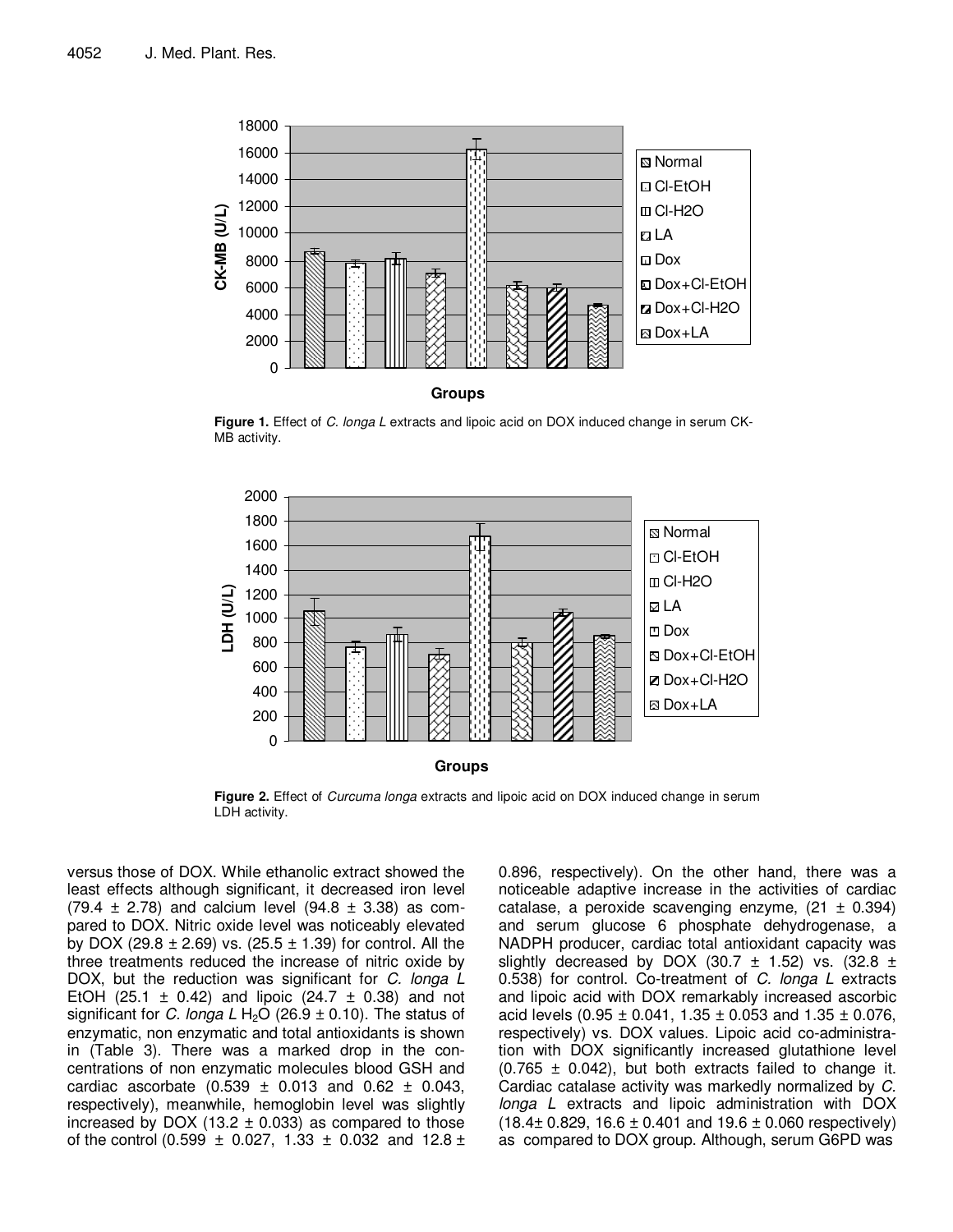| <b>Parameters</b>                       | Serum malondialdhyde          | Serum iron                     | Serum nitric oxide             | Cardiac calcium               | Cardiac malondialdhyde         |
|-----------------------------------------|-------------------------------|--------------------------------|--------------------------------|-------------------------------|--------------------------------|
| Groups $n=6$                            | (nmol/ml)                     | $(\mu g/dl)$                   | (mmol/L)                       | (mg/gm tissue)                | (mol/mg protein)               |
| Normal                                  | 1.26±0.248 <sup>c</sup>       | $57.5 \pm 5.93$ <sup>cd</sup>  | $25.5 \pm 1.39^{\circ}$        | 48.1 $\pm$ 2.74 $\textdegree$ | $1.21 \pm 0.097$ <sup>bc</sup> |
| C. longa L EtOH (CI-EtOH)               | 1.20 $\pm$ 0.229 $^{\circ}$   | $68.9 \pm 1.39 ^{\mathrm{bc}}$ | $27.3 \pm 0.499$ <sup>ab</sup> | 72.7±0.68 <sup>b</sup>        | $1.22 \pm 0.039^{bc}$          |
| C. longa $L H_2O$ (Cl-H <sub>2</sub> O) | 1.09 $\pm$ 0.096 $^{\circ}$   | $61.2 \pm 6.52^{cd}$           | $27.2 \pm 0.403^{ab}$          | $47.9 \pm 3.97$ <sup>c</sup>  | $1.13 \pm 0.05$ <sup>c</sup>   |
| Lipoic acid (LA)                        | $1.14\pm0.157^{\circ}$        | 66.4 $\pm$ 3.74 $^{\rm bcd}$   | $25.5 \pm 0.425^{\circ}$       | $53.6{\pm}4.87^c$             | $1.25 \pm 0.063^{bc}$          |
| Doxorubicin (DOX)                       | $2.47 \pm 0.323$ <sup>a</sup> | $98.5 \pm 10.3^a$              | $29.8 \pm 2.69^a$              | $106 \pm 7.46^a$              | $1.57 \pm 0.047$ <sup>a</sup>  |
| $DOX + (CI-EtOH)$                       | $1.49 \pm 0.017^{bc}$         | $79.4 \pm 2.78$ <sup>b</sup>   | $25.1 \pm 0.416^b$             | $94.8 \pm 3.38^a$             | $1.31 \pm 0.097$ <sup>bc</sup> |
| $DOX + (CI-H2O)$                        | $2.06 \pm 0.346^{ab}$         | $51.9\pm3.43^d$                | $26.9 \pm 0.098^{ab}$          | $52.2 \pm 2.05^{\circ}$       | $1.26 \pm 0.058$ <sup>bc</sup> |
| $DOX + LA$                              | 1.29±0.117 $^{\circ}$         | $58.8 \pm 0.69^{cd}$           | 24.7±0.377 <sup>b</sup>        | $52.9{\pm}5.16^c$             | $1.36 \pm 0.037^b$             |

**Table 2.** Effect of C. longa L extracts and lipoic acid on DOX-induced biochemical changes that triggered cardiomyopathy in various tested groups.

Data are expressed as mean ± S.E. Mean values at the same column sharing the same superscript letters are not significantly different (P≤0.05).

**Table 3.** Effect of C. longa L extracts and lipoic acid on DOX-induced changes in various antioxidant biomarkers.

| <b>Parameters</b>                       | <b>Blood glutathione</b>         | <b>Blood hemoglobin</b>      | Cardiac catalase               | Cardiac total antioxidant     | Cardiac vitamin C             | Serum glucose-6-phosphate      |
|-----------------------------------------|----------------------------------|------------------------------|--------------------------------|-------------------------------|-------------------------------|--------------------------------|
| Groups n=6                              | (mmol/L)                         | (gm/L)                       | (U/mg protein)                 | (mmol/gm tissue)              | $(\mu g/mg$ protein)          | dehydrogenase (mg/dl)          |
| Normal                                  | $0.599 \pm 0.027$ <sup>b</sup>   | $12.8 \pm 0.896^b$           | 18.8±0.220 <sup>abc</sup>      | $32.8 \pm 0.538^{ab}$         | $1.33 \pm 0.032^a$            | $2.3 \pm 0.34$ <sup>d</sup>    |
| C. longa L EtOH (CI-EtOH)               | $0.536\pm0.024^\text{bc}$        | $12.7 \pm 0.345^{\circ}$     | $16.9 \pm 0.963^{\circ}$       | $34.3 \pm 0.238$ <sup>a</sup> | $1.04 \pm 0.011^{bc}$         | $3.80 \pm 0.352$ <sup>c</sup>  |
| C. longa $L H_2O$ (Cl-H <sub>2</sub> O) | $0.507 \pm 0.008$ <sup>c</sup>   | 12.9±0.643 <sup>ab</sup>     | $16.9 + 1.095$ <sup>c</sup>    | $33.1 \pm 0.505^a$            | $1.12 \pm 0.027$ <sup>b</sup> | 4.28 $\pm$ 0.343 <sup>bc</sup> |
| Lipoic acid (LA)                        | $0.576 \pm 0.013 ^{\mathrm{bc}}$ | $12.6 \pm 0.458^b$           | 21.0±0.394 <sup>a</sup>        | $30.7 \pm 1.52^b$             | $0.62 \pm 0.043^{\circ}$      | $2.77 \pm 0.255$ <sup>d</sup>  |
| Doxorubicin (DOX)                       | $0.539 \pm 0.013^{bc}$           | $13.2 \pm 0.033^{ab}$        | 21.0±0.394 <sup>a</sup>        | $30.7 \pm 1.52^b$             | $0.62 \pm 0.043^{\circ}$      | $6.88 \pm 0.128^a$             |
| $DOX + (CI-EtOH)$                       | $0.542 \pm 0.027 ^{bc}$          | $12.7 \pm 0.361^{\circ}$     | $18.4 \pm 0.829$ <sup>bc</sup> | $34.1 \pm 0.202$ <sup>a</sup> | $0.95 \pm 0.041$ <sup>c</sup> | $5.03 \pm 0.380^{\circ}$       |
| $DOX + (CI-H2O)$                        | $0.543\pm0.014^{bc}$             | $11.5 \pm 0.377^{\circ}$     | $16.6 \pm 0.401^\circ$         | $33.9 \pm 0.100^a$            | $1.35 \pm 0.053^a$            | $4.50 \pm 0.475$ <sup>bc</sup> |
| $DOX + LA$                              | $0.765 \pm 0.042^a$              | $14.6 \pm 0.68$ <sup>a</sup> | 19.6±0.660 <sup>ab</sup>       | 33.9±0.262 <sup>a</sup>       | $1.35 \pm 0.076^a$            | 4.40 $\pm$ 0.413 <sup>bc</sup> |

Data are expressed as mean ± S.E. Mean values at the same column sharing the same superscript letters are not significantly different (P≤0.05).

significantly amelio-rated by the three treatments, it did not reach near to normal (5.03  $\pm$  0.380, 4.5  $\pm$ 0.475 and 4.40  $\pm$  0.414, respectively). However, total antioxidant capacity was extremely elevated  $(34.1 \pm 0.202, 33.9 \pm 0.100 \text{ and } 33.9 \pm 0.262,$  respectively) by co-administration of extracts and lipoic acid with DOX and their effects were equivalent.

#### **DISCUSSION AND CONCLUSION**

The anthracycline antibiotic DOX is one of the most effective chemotherapeutic agents against a wide variety of cancers. However, its use is seriously limited by the development of cardiotoxicity that resulted from either acute or chronic drug toxic effects. Among followed strategies to

attenuate DOX toxicity are dose optimization, synthesis and use of analogues or combined therapy with antioxidants. The most promising results come from the combination of the drug delivery together with an antioxidant in order to reduce oxidative stress without interference with its antitumor properties (Quiles et al., 2002). Currently, the antioxidant dexrazoxane is the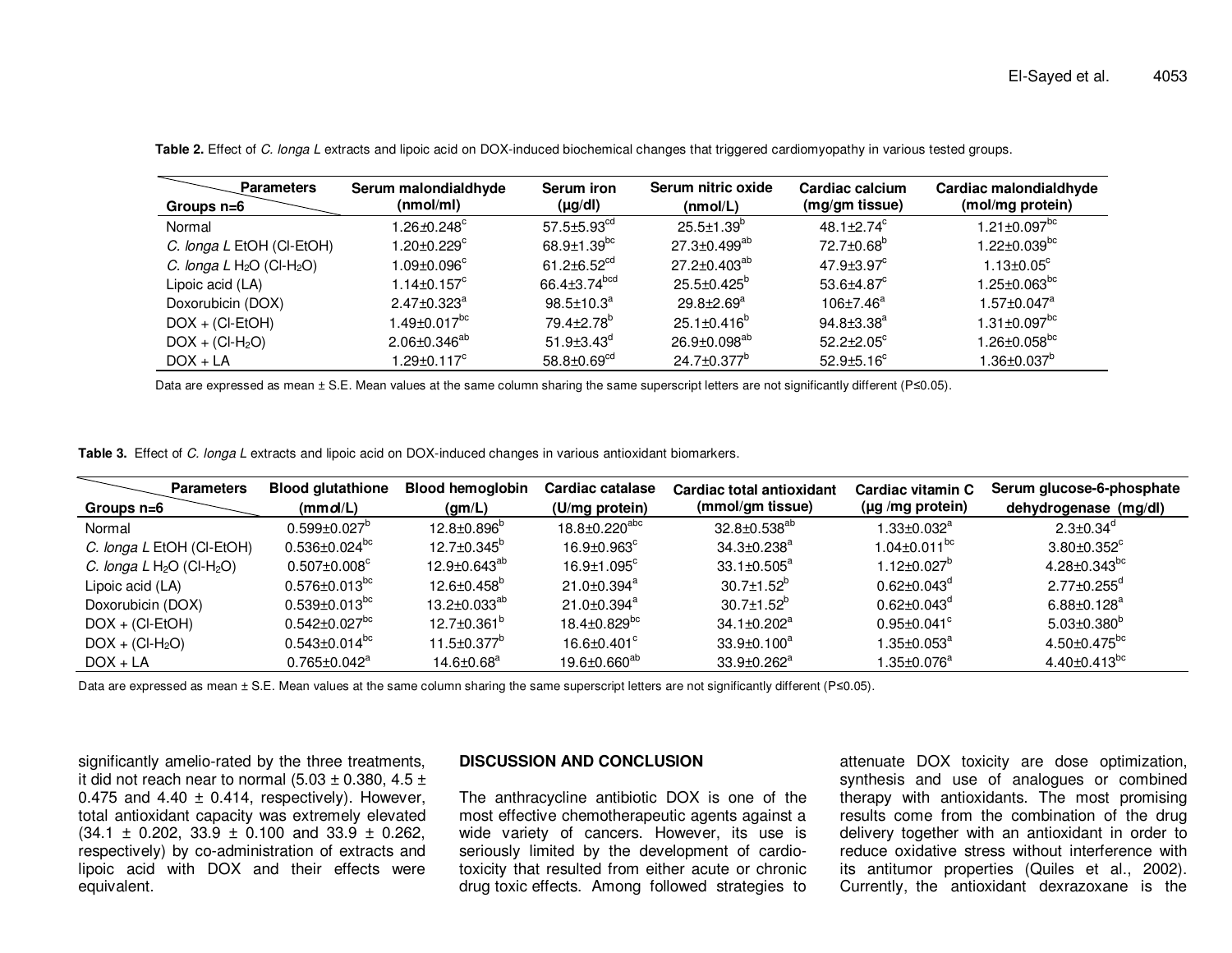approved drug indicated for clinical use in conjunction with DOX to alleviate cardiotoxicity. Despite the usefulness of the antioxidant dexrazoxane, its use is often limited. Medicinal plants have recently become a focus of interest because they may play key roles in treating a majority of heart disease with minimal or no side effects. Therefore, our study was designed to examine the cardioprotective actions of C. longa L extracts against DOX induced cardiotoxicity.

Our results have shown that intraperitoneal administration of DOX produced signs of cardiomyopathy as it was manifested by excessive fluid accumulation that found in pleural, pericardial, and peritoneal cavities together with ventral edema and enlargement of liver and kidneys (Herman et al., 1988). Compared to control animals, DOX treated animals had increased mortality, 50% of the animals died before termination of the experiment, accumulation of ascites as well as significant decreased heart weight and ratio of heart weight to body weight indicating a severe dysfunction in cardiac performance. Our findings are in agreement with those of Bertinchant et al. (2003) and Kelishomi et al. (2008). These are the results of direct toxic effects on intestinal mucosa and additional indirect action on the gastrointestinal tract arising from reduced food intake (Herman et al., 2000) causing a decrease in secretion of internal hormones and resulting in decreased trophic effects to the mucosa. While the cardiac dysfunction associated with DOX is attributable, at least in part, to cardiac cell apoptosis resulted from reactive oxygen species (ROS) produced by DOX, Konorev et al. (2002) have reported that agents which scavenge ROS protect against DOX induced cardiac apoptosis. However, the majority of authors dealing with this problem considered that cardiomyopathy and nephropathy make the most important contribution to the mortality (Herman et al., 2000). Confirmed with this hypothesis, we found that creatine kinase isoenzyme and lactate dehydrogenase activities, the most specific highly sensitive markers for myocardial cell injury (Yee et al., 2003) were extremely elevated in DOX group indicating severely damaged heart tissue by DOX. Our results are consistent with those of Abd El-Gawad and El-Sawalhi (2004), Abd-Allah et al. (2002), and Venkatesan (1998). The mechanism for the release of these markers seems to be from oxidative damage of DOX to cardiac tissue and the subsequent release of its contents into circulation. Increased formation of free radicals especially the superoxide anion could contribute to the inflammatory cascade in the vessel wall, and might cause arterial endothelial dysfunction. Also, other causes for leakage of cardiac enzymes may be ventricular remodeling, ongoing myocyte degeneration, the presence of coronary artery disease and reduced coronary reserve (Potluri et al., 2004). Normalization of CK-MB and LDH elevated levels and increasing percentage of survivors by C. longa L extracts confirms the cardio-protective effects of curcumin (Mohamed et al., 2009; Srivastava and Mehta,

2009; Wattanapitayakul et al., 2005). Curcumin, the main bioactive compound in these plant extracts, increases the cardiac glutathione content, suggesting that it may augment the action of these naturally occurring sulphhydryl groups to maintain membrane integrity with concomitant decrease of enzymes leakage from the cardiolcytes, protection of cardiac tissue from damage, and improvement survival of rats (Venkatesan, 1998). DL alpha lipoic acid is known to be a highly protective agent against chemotherapeutic drugs-induced cardiotoxicity (Mythili et al., 2007). This finding could be confirmed, in the current study, by the significant reduction in mortality, serum CK-MB and LDH activities in LA pretreated group as compared with DOX injected group. Lipids, proteins, and DNA are important targets of ROS and their oxidative products have a variety of biological effects. Lipids are possibly important vehicle for inflicting oxidative damage on cells, resulting in the formation of lipid peroxides that trigger a cascade reaction involving other lipid molecules. The current study showed an increase in cardiac serum TBARS levels, where malondialdhyde is the end product of lipid peroxidation (Nowak et al., 1995) in DOX treated group as compared to control group. Evidence has been provided for DOX induced lipid peroxidation (Hamza et al., 2008; Wang et al., 2007) as a reasonable result for oxidative stress (Singal et al., 2000). Two different ways of free radical formation by DOX have been described, the first implicates the formation of a semiquinone free radical which yields superoxide radicals (Singal et al., 2000) and the second way produces  $Fe^{2+}$ -DOX complex (DeBeer et al., 2001) that can reduce oxygen to hydrogen peroxide and other active species. Free radicals are known to attack the highly unsaturated fatty acids of the cell membrane to induce lipid peroxidation and consequently damage membranes (Schinella et al., 2002). C. longa L extracts co-administration with DOX significantly decreased lipid peroxidation which was reflected in the decrease levels of TBARS that was demonstrated in previous work (Mohamed et al., 2009). Curcumin, that is responsible for Curcuma actions, inhibits lipid peroxidation by scavenging free radicals and thus blocking the lipid chain reaction similar to α-tocopherol (Venkatesan, 1998).

Sreejayan et al. (1997) claimed that the presence of phenolic groups in the structure of curcumin is fundamental to explain its ability to eliminate oxygen free radicals from the medium and that methoxy groups increase this activity. Besides, the phenolic moiety of the curcumin structure can donate hydrogen atoms to deleterious oxy radicals and form the less reactive phenoxy radicals in the process (Arora et al., 1998). Coadministration of LA, a potent free radical scavenger (Kagan et al., 1992) caused a significant fall in the lipid peroxide concentration. Balachandar et al. (2003) demonstrated that lipoic acid protects against DOXinduced lipid peroxidation.

Nitric oxide is an important chemical mediator that can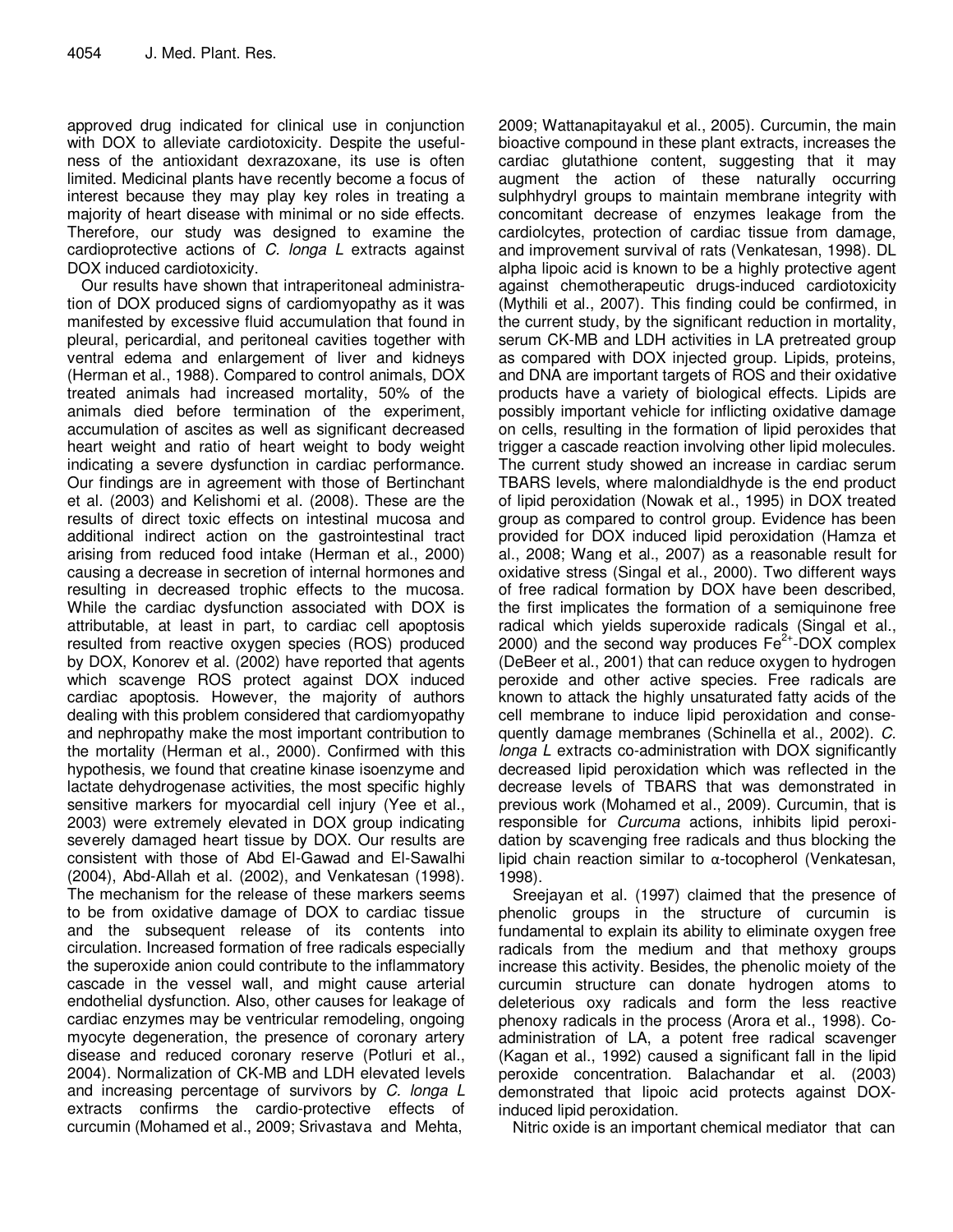act as a free radical and can also be converted to highly reactive peroxynitrite anion. NO synthase (NOS) enzyme produces NO from the catalytic conversion of L-arginine to L-citrulline in the presence of oxygen and NADPH (Palmer et al., 1988). Three NOS isoforms exist neural (n NOS), inducible (iNOS or  $NOS<sub>2</sub>$ ), and endothelial (eNOS or  $NOS<sub>3</sub>$ ). DOX binds to all three NOS isoforms (Garner et al., 1999). Our data showed that DOX treatment had significantly increased serum NO that is consistent with Ahmed et al. (2005) and Wang et al. (2007). DOX is thought to increase NO by induction of  $NOS<sub>2</sub>$  expression. Where,  $NOS<sub>2</sub>$  inhibition or deficiency has been reported to protect against DOX-induced cardiac dysfunction (Pacher et al., 2003). C. longa L extracts co-administration with D OX produced significant reduction in NO level which may be attributable to the bioactive substance curcumin, which scavenges free radicals and inhibits nitric oxide synthase activity (Ruby et al., 1995). LA treatment with DOX significantly reduced serum NO level by its ability to quench free radicals (Kumar et al., 2005).

Several pieces of evidence indicate that DOX cardiotoxicity is mainly caused by its interaction with iron. The current results demonstrated that DOX treatment increased serum iron level dramatically. This elevation was previously reported by Othman et al. (2008) and Simunek et al. (2009). Our result was supported by the finding that iron chelation with dexrazoxane that could reduce DOX induced cardiomyopathy (Martin et al., 2009). Following a short exposure to redox-active agent such as DOX, labile iron pools and ROS production rose dramatically in a parallel manner. The release of intracellular iron and the possible involvement of superoxide anions in iron release from ferritin are critical (Deepa and Varalakshmi, 2003). It was reported that superoxide anion formed by redox cycling DOX, mobilizes ferritin iron and promotes oxidative damage (Reif, 1992). It is of value to mention that anthracyclines also cause marked accumulation of oxidative stress products and inactivate the iron regulatory proteins 1 and 2 in cardiomyocytes (Minotti et al., 2001).

Co-administration of turmeric extracts or lipoic acid prior and DOX with significantly ameliorated the increased level of serum iron. A body of accumulated evidence suggests that curcumin and lipoic acid are potent free radical scavengers consequently reduce iron mobilization from ferritin (Reif, 1992). Another possible mechanism by which curcumin reduced iron level may be attributed to its iron chelating activity, since many polyphenolic compounds such as catchin posses this activity (Quiles et al., 2002).

Calcium ion is an important mediator of cell injury. Cytosolic free calcium is maintained at extremely low concentrations and most of it is sequestered in mitochondria and endoplasmic reticulum.

Our data confirms that cardiac calcium level was increased by DOX treatment which is in agreement with that of Kim et al. (2006) and Park et al. (2008). Moreover,

increasing proofs indicated that  $Ca^{2+}$  overload in myocardial cells could be correlated to DOX induced cardiotoxicity (Li et al., 2002; Huang et al., 2003). As increased calcium activates a number of enzymes with potential deleterious cellular effects. Also, increased  $intrac{e^{2}}{1}$  levels result in increased mitochondrial permeability and induction of apoptosis. DOX depolymerizes membrane phospholipids, enhances the membrane permeability and increases  $Ca<sup>2+</sup>$  influx, it also inhibits the activity of  $Na^+K^+$  ATPase, reduces the Na<sup>+</sup>-K<sup>+</sup> exchange, and enhances the  $Na<sup>+</sup>-Ca<sup>2+</sup>$  exchange (Huang et al., 2003), it decreases the amount of  $Ca<sup>2+</sup>$  released from sarcoplasmic reticulum (Maeda et al., 2001) and of cardiac mitochondria (Zhou et al., 2001). Besides, some studies have shown that application of DOX is accompanied by a significant decrease of mRNA levels for all SR Ca<sup>2+</sup> transport proteins, including  $Ca<sup>2+</sup>$  ATPase and  $Ca^{2+}$  uptake capacity. It was established that  $H_2O_2$  and probably other reactive oxygen intermediates mediated the effects of DOX on gene expression, while it was prevented by antioxidant (Arai et al., 2000).

Pretreatment with turmeric extracts seven days before and two days after DOX administration modulated the increased  $Ca^{2+}$  level probably via their membrane stabilizing effects (Venkatesan, 1998). Lipoic acid effect on Ca level was similar to that of turmeric extracts. An explanation of such effect may be attributed to LA ability to quench free radicals that protects membrane polyunsaturated fatty acids from oxidation concomitantly, stabilizes membrane and reduces  $Ca<sup>2+</sup>$  influx.

An important property of natural curcuminoids is to inhibit the negative effects of DOX without interfering with its efficacy as antitumor agent. Where it has been shown in several studies that curcumin induced oncostatic, antiproliferative effects and apoptosis in many cancer cell lines (Wu et al., 2002; Angelini et al., 2008) via inhibiting resistance mediated by p-glycoprotein (Fryer et al., 2009). In Wattanapitayakul et al. (2005) the effects of C. longa L extracts on DOX-induced oncotic cell death demonstrated in Hela cells provided their potential use in selectively protecting cardiac cells during DOX treatment. Also, an additive oncostatic action of DOX and C. longa L extracts may be present (Notarbartolo et al., 2005). Thus, turmeric might have dual actions, control DOX mediated cardiotoxicity and decreasing oncogenesis.

Normally, superoxide is converted to hydrogen peroxide  $H_2O_2$  that is detoxified by catalase and glutathione peroxidase to water and oxygen. In order to act, glutathione peroxidase needs reduced glutathione. GSH is regenerated from GSSG by the action of the enzyme glutathione reductase, which depends on the availability of NADPH which is generated by G6PD.  $H_2O_2$ and other oxygen radicals can cause oxidation of critical SH groups in proteins and possibly peroxidation of lipids in the cell membranes causing lysis of these membranes.

It is widely accepted that DOX induced oxidative stress by its ability to disturb the above mentioned antioxidant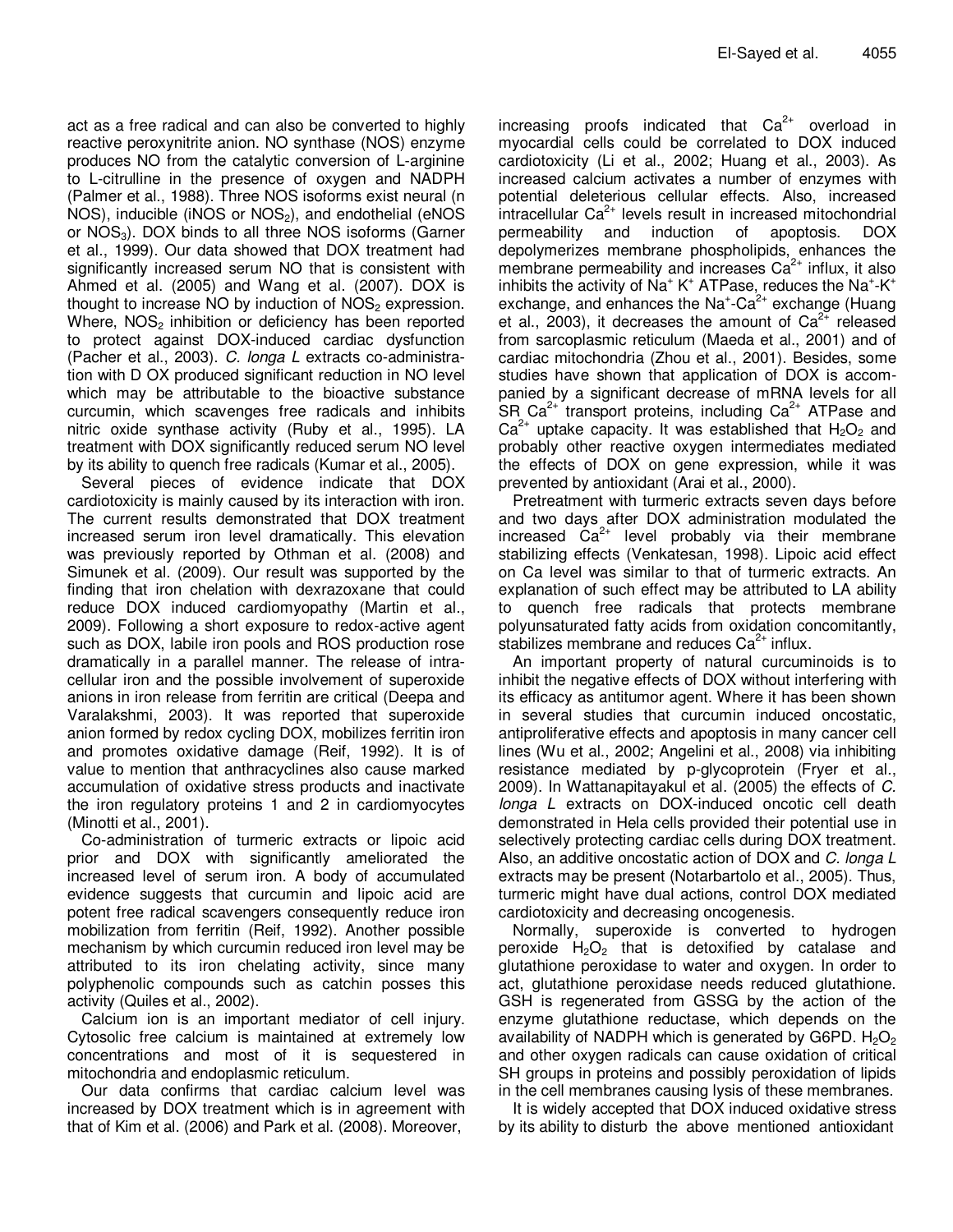defense mechanisms of the tissues (El-Missiry et al., 2001). The decrease in the levels of blood GSH, cardiac ascorbic acid and total antioxidant capacity and the increase in cardiac catalase and serum G6PD activities are in agreement with those of Child et al. (2002) and Othman et al. (2008). The increased enzymes activities observed in our rats may be attributed to antioxidant gene over-expression that occurred in the heart in response to DOX treatment (Yilmaz et al., 2006). The induction of these enzymes is an adaptive response induced in cells exposed to oxidative stress. Inspite of the induction of defensive antioxidant enzymes catalase and G6PD, their protective abilities seem to be swamped by enhanced ROS. It is likely that the heart was attempting to detoxify the ROS but this effort was insufficient and the defense system was overwhelmed resulting in over use of GSH and vitamin C.

Prior administration of either turmeric extracts or lipoic acid modulated the levels of all antioxidants whether enzymatic such as catalase and G6PD, or non enzymatic such as GSH and ascorbic acid. Also cardiac total antioxidant capacity was elevated by both treatments. Venkatesan (1998) proved that DOX treated rats that received curcumin displayed augmentation of endogenous antioxidants by elevating their body contents or by preventing their depletion by stress. Meanwhile, Balachandar et al. (2003) demonstrated that lipoic acid ameliorated DOX antioxidant deleterious changes.

Curcumin is a hydrophobic molecule that passes easily through biological barriers into the cytosol of the cell (Quiles et al., 2002) effectively reduces the damage resulting from DOX-induced oxidative toxicity. Also, this lipophilic property permits high level of curcumin as antioxidant since DOX hardly affected the lipophilic antioxidants (Dziegiel et al., 2003).

From the data of the current study, it can be concluded that co-administration of turmeric extracts with DOX protect against acute DOX cardiotoxicity via ameliorating cardiac enzymes, modulating the pathways that trigger cardiac apoptosis such as decreased levels of GSH, increased calcium and over production of oxidant radicals (Childs et al., 2002) and finally, normalizing the antioxidant enzymes. Therefore, we could demonstrate that turmeric supplementation could be used in combination with DOX to protect against cardiomyopathy without attenuating the clinical efficacy of DOX, avoiding the need to take other medications, and improving the patients quality of life.

#### **REFERENCES**

- Abd El-Gawad HM, EL-Sawalhi MM (2004). Nitric oxide and oxidative stress in brain and heart of normal rats treated with doxorubicin: role of aminoguanidine. J. Biochem. Mol. Toxicol., 18(2): 69-77.
- Abd-Allah AR, Al Majed AA, Mostafa AM, Al-Shabanah OA, Din AG, Nagi MN (2002). Protective effect of arabic gum against cardiotoxicity induced by doxorubicin in mice: a possible mechanism for protection. J. Biochem. Mol. Toxicol., 16(5): 254-259.
- Aebi H (1984). Catalase in vitro. Methods Enzymol., 105: 121-126.
- Aggarwal BB, Kumar A, Bharti AC (2003). Anticancer potential of curcumin: Preclinical and clinical studies. Anticancer Res., 23: 363- 398.
- Ahmed HH, Monna F, Elmegeed GA, Doss SH (2005). Cardioprotective activity of melatonin and its novel synthesized derivative on doxorubicin – induced cardio toxicity. Bioorg. Med. Chem., 13: 1847- 1857.
- Angelini A, Lezzi M, Difebbo CD, Ilio C, Cuccurullo F, Porreca E (2008). Reversal of P. glycoprotein mediated multidrug resistance in human sarcoma MES-SA/DX-5 Cells by non steroidal anti-inflammatory drugs. Oncol. Rep., 20(4): 731-735.
- Arai M, Yoguchi A, Takizawa T, Yokoyama T, Kanda T, Kurabayashi M (2000). Mechanism of doxorubicin – induced inhibition of sarcoplasmic reticulum Ca<sup>2+</sup> ATPase gene transcription. Circ. Res., 86: 8-14.
- Arora A, Nair MG, Strasburg M (1998). Antioxidant activities of isoflavones and their biological metabolites in a liposomal system. Arch. Biochem. Biophys., 356(2): 133-141.
- Bagchi D, Sen CK, Ray SD, Das DK, Bagchin M, Prenss HG, Vinson JA (2003). Molecular mechanisms of cardioprotection by a novel grape seed proanthocyanidin extract. Mutat. Res., 523-524: 87-97.
- Balachandar AV, Malarkodi KP, Varalakshmi P (2003). Protective role of DL. alpha lipoic acid against adriamycin. induced cardiac lipid peroxidation. Hum. Exp. Toxicol., 22(5): 249-254.
- Bertinchant JP, Polge A, Juan JM, Oliva Lauraire MC, Giuliani I (2003). Evaluation of cardiac troponin I and T levels as markers of myocardial damage in doxorubicin – induced cardiomyopathy rats, and their relationship with echo cardiographic and histological findings. Clin. Chim. Acta, 329(1-2): 39-51.
- $Ca<sup>2+</sup> ATP$  ase in cardiomyocytes of adriamycin treated rats. J. Zhejiang Univ. Sci., 6(7): 622-625.
- Cai W, Chen JZ, Ruan LM, Wang YN (2005). Effects of fructose-1.6 diphosphate on concentration of calcium and activities of<br>sarcoplosnic Ca<sup>2+</sup> ATP ase in cardiomyocytes of adriamycin treated rats. J. Zhejiang Univ. Sci., 6(7): 622-625.
- Childs AC, Phaneuf SL, Dirks AJ, Phillips T, Leeuwen burgh C (2002). Doxorubicin treatment in vivo causes cytochrome C release and cardiomyocyte apoptosis as well as increased mitochondrial efficiency, superoxide dismutase activity, and BCI<sub>2</sub>: Bax ratio. Cancer Res., 62(16): 4592-4614.
- De Beer EL, Bottone AE, Voes EE (2001). Doxorubicin and mechanical performance of cardiac trabeculae after acute and chronic treatment. Eur. J. Pharmacol., 415: 1-11.
- Deepa PR, Varalakshmi P (2003). Protective effect of low molecular weight heparin on oxidative injury and cellular abnormalities in adriamycin induced cardiac and hepatic toxicity. Chemico – Biological interactions, 146: 201-210.
- Dowd NP, Scully M, Adderley SR, Cunningham AJ, Fitzgerald DJ (2001). Inhibition of cyclo-oxygenase-2 aggrevates doxorrubicin mediated cardiac injury in vivo J. Clin. Invest., 108(4): 585-590.
- Dowd NP, Scully M, Adderley SR, Cunningham AJ, Fitzgerald DJ (2001). Inhibition of cyclooxygenase  $-2$  – aggravates doxorubicin – mediated cardiac injury in vivo. J. Clin. Invest., 108: 585-590.
- Dziegiel P, Murawska E, Jethon Z, Januszewska L, Podhorska Okolow M, Surowiak P, Zawadzki M, Rabczynski J, Zabel M (2003). Melatonin stimulates the activity of protective antioxidative enzymes in myocardial cells of rats in the course of doxorubicin intoxication. J. Pineal Res., 35: 183-187.
- EL-Missiry MA, Othman AI, Amer MA, Abd El-Aziz MA (2001). Attenuation of the acute adriamycin induced cardiac and hepatic oxidative toxicity by N-(2-ercaptopropionyl) glycine in rats. Free Radical Res., 35(5): 575-581.
- Ferreria AA, Yeum KJ, Matsubara LS, Matsubara BB, Correa CR, Pereira EJ, Russell RM, Krinsky NI, Tang G (2007). Doxorubicin as antioxidant: Maintenance of myocardial levels of lycopene under doxorubicin treatment. Free Rad. Biol. Med., 43: 740-751.
- Fryer RA, Galustian C, Dalgelish AG (2009). Recent advances and developments in treatment strategies against pancreatic cancer. Curr. Clin. Pharmacol., 4(2): 102-112.
- Garner AP, Paine MJ, Chinje EC, Ortize P, Strat Ford IJ, Tew DG, Wolf CR (1999). Nitric oxide synthases catalyse the activation of redox cycling and bioreductive anticancer agents. Cancer Res.,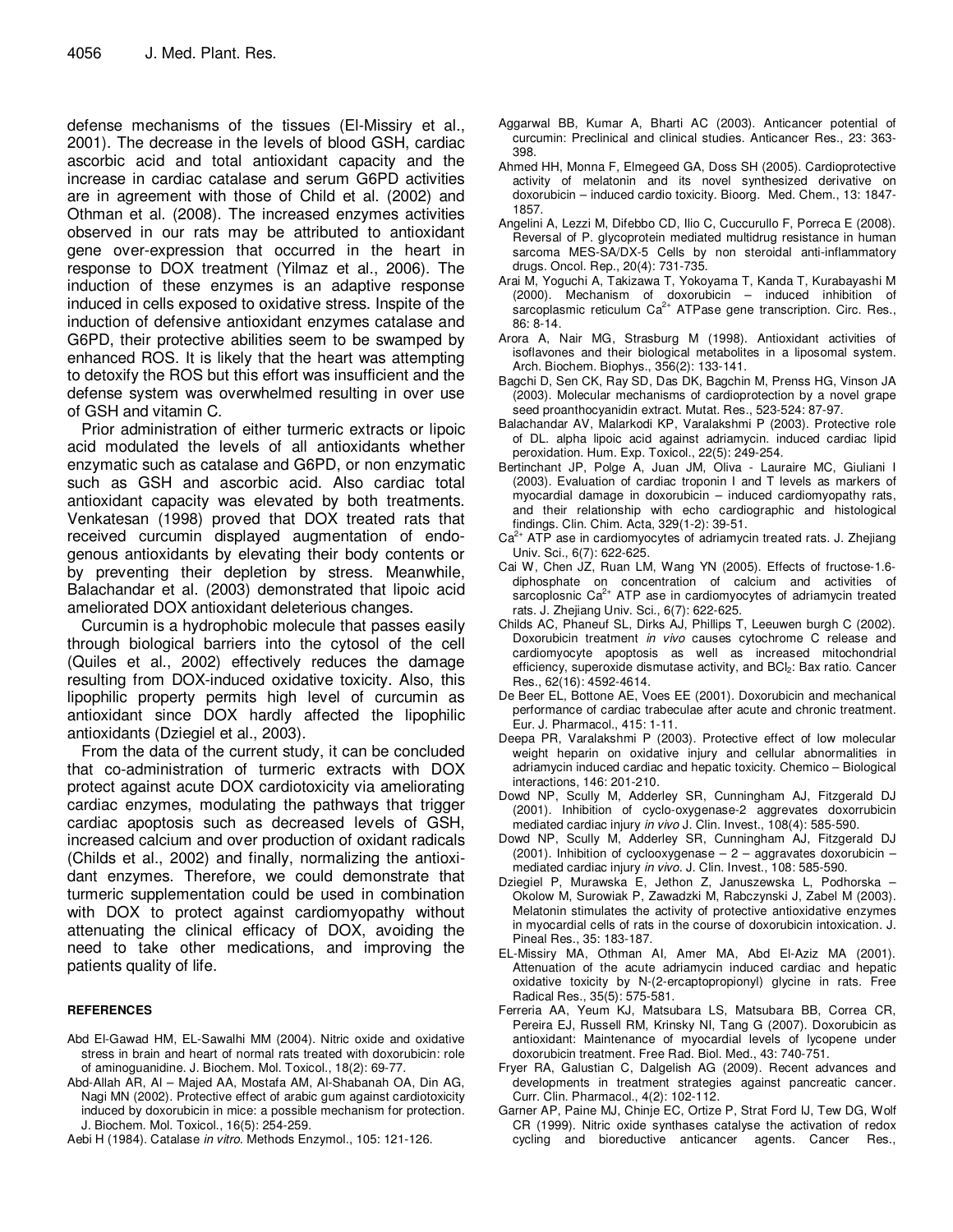59: 1929-1934.

- Gindler M, King JD (1972). Chemical method for determination of calcium in serum. Am. J. Clin. Pathol., 58: 376.
- Goormaghtigh E, Rysschaert JM (1984). Anthracycline glycoside membrane interactions. Biochim. Biophys. Acta, 779: 271-288.
- Hamza A, Amin A, Daoud S (2008). The protective effect of a purified extract of Withania somnifera against doxorubicin – induced cardiac toxicity in rats. Cell Biol. Toxicol., 24(1): 63-73.
- Heffner JE, Repine JE (1989). Pulmonary strategies of antioxidant defense. Am. Rev. Respir. Dis., 140: 531.
- Herman EH, Ferrans V, Young RSK, Hamlin RL (1988). Effects of pretreatment with ICRF-187 on the total cumulative dose of doxorubicin tolerated by beagle dogs. Cancer Res., 48: 6918-6925.
- Herman EH, Zhang J, Chadwick DP, Ferrans V (2000). Comparison of the protective effects of amifostine and dexrazoxane against toxicity of doxorubicin in spontaneously hypertensive rats. Cancer Chemother. Pharmacol., 45: 329-334.
- Huang XM, Zhu WH, Kang ML (2003). Study on the effects of doxorubicin on expression of genes encoding myocardiac sarcoplasmic reticulum  $Ca^{2+}$  transport myocardiac protection in rabbits. J Zhejiang Univ. Sci., 4: 114-120.
- Ito H, Miller SC, Billingham ME, Akimoto H, Torti SV, Wade R, Gahlmann R, Lyons G, Kedes L, Torti FM (1990). Doxorubicin selectively inhibits muscle gene expression in cardiac muscle in vivo and in vitro. Proc. Natl. Acad. Sci., 87: 4275-4279.
- Jagota SK, Dani HM (1982). Anew colorimetric technique for the estimation of vitamin C using folin phenol reagent. Anal. Biochem., 127: 178-182.
- Jensen BV, Skovsgaard T, Nielsen SI (2002). Functional monitoring of anthracycline cardiotoxicity: a prospective – blinded long term observational study of outcome in 120 patients. Ann. Oncol., 13: 699- 709.
- Kagan VE, Shavedova A, Serbinova E, Khan S, Swanson C, Powell R. (1992). Dihydrolipoic acid a universal antioxidant both in membrane and in the aqueous phase. Reduction of peroxyl, ascorbyl and chromanoxyl radicals. Biochem. Pharmacol., 44: 1637-1649.
- Kelishomi RB, Ejtemaeemehr S, Tavangar SM, Rahimian R, Mobarakeh JI, Dehpour AR (2008). Morphine is protective against doxorubicin induced cardiotoxicity in rats. Toxicology, 243: 96-104.
- Kim SY, Kim SJ, Kim BJ, Rah SY, Chung SM, Im MJ, Kim VH (2006). Doxorubicin – induced reactive oxygen species generation and intracellular –  $Ca^{2+}$  increase are reciprocally modulated in rat cardiomyocytes. Exp. Mol. Med., 38(5): 535-45.
- Kim YS, Park HJ, Joo SY, Hong MH, Kim KH, Hong YJ, Kim JH, Park HW, Jeong MH, Cho JG, Park JC, Ahn Y (2008). The protective effect of curcumin on myocardial ischemia reperfusion injury. Korean Circ. J., 38: 353-359.
- Konorev EA, Kotamraju S, Zhao H, Kalivendi S, Joseph J, kalyanaraman B (2002). Paradoxical effects of metalloporphyrins on doxorubicin – induced apoptosis: Scavenging of reactive oxygen species versus induction of heme oxygenase-1. Free Radical Biol. Med., 33: 988.
- Koracevic D, Koracevic G, Djordjevic V, Andrejevic, S, Cosic V (2001). Method for the measurement of antioxidant activity in human fluid. J. Clin. Pathol., 54: 356-361.
- Kotamraju S, Chitambar CR, Kalivendi SV, Joseph J, Kalyanaraman B (2002). Transferrin receptor dependent iron uptake is responsible for doxorubicin mediated apoptosis in endothelial cells: role of oxidant induced iron signaling in apoptosis. J. Biol. Chem., 272: 17179- 17187.
- Kumar SA, Sudhahar V, Varalakshmi P (2005). Attenuation of serum lipid abnormalities and cardiac oxidative stress by<br>eicosapentaenoate. lipoate derivative in experimental eicosapentaenoate. lipoate derivative in hypercholesterolemia. Clin. Chim. Acta, 355: 197-204.
- Kumar SA, Sudhahar V, Varalakshmi P (2005). Attenuation of serum lipid abnormalities and cardiac oxidative stress by<br>eicosapentaenoatelipoate derivative in experimental eicosapentaenoatelipoate derivative in hypercholesterolemia. Clin. Chim. Acta, 355: 197-204.
- Langdon RG (1966). Glucose-6-phosphate dehydrogenase from erythrocytes. Methods Enzymol., 9: 126-131.
- Lee HS (2006). Antiplutelet property of Curcuma longa L. rhizome derived ar. turmerone. Bioresour. Technol., 97: 1372-1376.
- Li T, Dane L, Land S, PK (2002). Early changes in myocardial antioxidant enzymes in rats treated with adriamycin. Mol. Cell Biochem., 232: 19-26.
- Lowry OH, Rosebrough NL, Farr AL, Randall RJ (1951). Protein measurement with the folin phenol reagent. J. Biol. Chem., 193: 265- 275.
- Maeda A, Honda M, Kuramochi T, Takabatake T (1998). Doxorubicin cardiotoxicity. Diastolic cardiac  $Ca<sup>2+</sup>$  handing in isolated cardiac myocytes. Jpn. Circ., 62: 505-511.
- Martin E, Thougaard AV, Grauslund M, Jensen PB, Bjorkling F, Hasinoff BB, Sehested M, Jensen LH (2009). Evaluation of topoisomerase II– inactive bisdioxo piperazine ICRF-161 as a protectant against doxorubicin– induced cardiomyopathy. Toxicol., 255(1-2): 72-79.
- Minotti G, Ronchi R, Salvatorelli E, Menna P, Gaetano Cairo G (2001). Dox Nirreversibly inactivates iron regulatory proteins 1 and 2 in cardiomyocytes: Evidence for distinct metabolic pathways and implications for iron – mediated cardio toxicity of antitumor therapy. Cancer Res., 61: 8422-8428.
- Mohamed RH, El-Bastawesy AM, Zekry ZK, Al-Mehdar HA, Al-said MGA, Aly SS, Sharawy SM, El-Merzabani MM (2009). The role of Curcuma longa against doxorubicin (adriamycin)-induced toxicity in rats. J. Med. Food, 12(2): 394-402.
- Montgomery HAC, Dymock JF (1961). The determination of nitrite in water. Analyst, 86: 414-416.
- Moron MS, Depierre JW, Mannervik B (1979). Levels of glutathione, glutathione reductase and glutathione –S– transferase activities in rat lung and liver – Biochim– Biophys. Acta, 582: 67-78.
- Mythili Y, Sudharsan PT, Amudha G, Varalakshmi P (2007). Effect of DL. alpha – lipoic acid on cyclophosphamide induced lysosomal changes in oxidative cardiotoxicity. Life Sci., 80(2): 1993-1998.
- Notarbartolo M, Poma P, Perri D, Dusonchet L, Cervello M, D'Alessandro N (2005). Antitumor effects of curcumin alone or in combination with cisplatin or doxorubicin on human hepatic cancer cells. Analysis of their possible relationship to changes in NF-KB activation levels and in IAP gene expression. Cancer let., 224(1): 53- 65.
- Nowak D, Pierscinski G, Drzewoski J (1995). Ambroxol inhibits doxorubicin induced lipid peroxidation in mice. Free Rad. Biol. Med., 19: 659-663.
- Olson RD, Mushlin PS (1990). Doxorubicin cardiotoxicity analysis of prevailing hypotheses. FASEB J., 4: 3076-3086.
- Othman AI, El-Missiry MA, Amer MA, Arafa M (2008). Melatonin controls oxidative stress and modulates iron, ferritin, and transferrin levels in adriamycin treated rats. Life Sci., 83: 653-568.
- Pacher P, Liqudet L, Bai P, Mabley JG, Kaminski PM, Virag L, Deb A, Szabo E, Ungvari Z, Wolin MS, Groves JT, Szabo C (2003). Potent metalloporphyrin peroxynitrite decomposition catalyst protects against the development of doxorubicin induced cardiac dysfunction. Circ., 107: 896-904.
- Palmer RM, Ashton DS, Moncada S (1988). Vascular endothelial cells synthesize nitric oxide from L. arginine. Nat., 333: 664-666.
- Park KH, Kim SY, Gul R, Kim BJ, Jang KY, Chung HT, Sohn DH (2008). Fatty acids ameliorate doxorubicin– induced intracellular  $Ca^{2+}$ increase and apoptosis in rat cardiomyocytes Biol. Pharma. Bull., 31(5): 809-815.
- Pothitirat W, Gritsanapan W (2006). Variation of bioactive components in Curcuma longa in Thailand Current Sci., 91(10): 1397-1400.
- Potluri S, Ventura HO, Mulumudi M, Mehra MR (2004). Cardiac troponin levels in heart failure. Cardiol. Rev., 12: 21-25.
- Quiles JL, Huertas JR, Battino M, Mataix J, Ramirez MC (2002). Antioxidant nutrients and adriamycin toxicity. Toxicol., 180: 79-95.
- Quiles JL, Huertas JR, Battino M, Mataix J, Ramirez-Tortosa C (2002). Antioxidant nutrients and adriamycin toxicity. Toxicology, 180: 79-95.
- Radha KM, Anoop KS, Jaya G, Rikhab GS (2006). Multiple biological activities of curcumin: Ashort review. Life Sci., 78: 2081-2087.
- Ramsewak RS, De Witt DL, Nair MG (2000). Cytotoxicity, antioxidant and anti-inflammatory activites of curcumins I-III from Curcuma longa. Phytomed., 7: 303-308.
- Reif DW (1992). Ferritin as a source of iron for oxidative damage. Free Radical Biol. Med., 12(5): 417-427.
- Reuge C (1968). Standardization method for hemoglobin determination. Rev. Fr. Transfus., 11: 45-50.